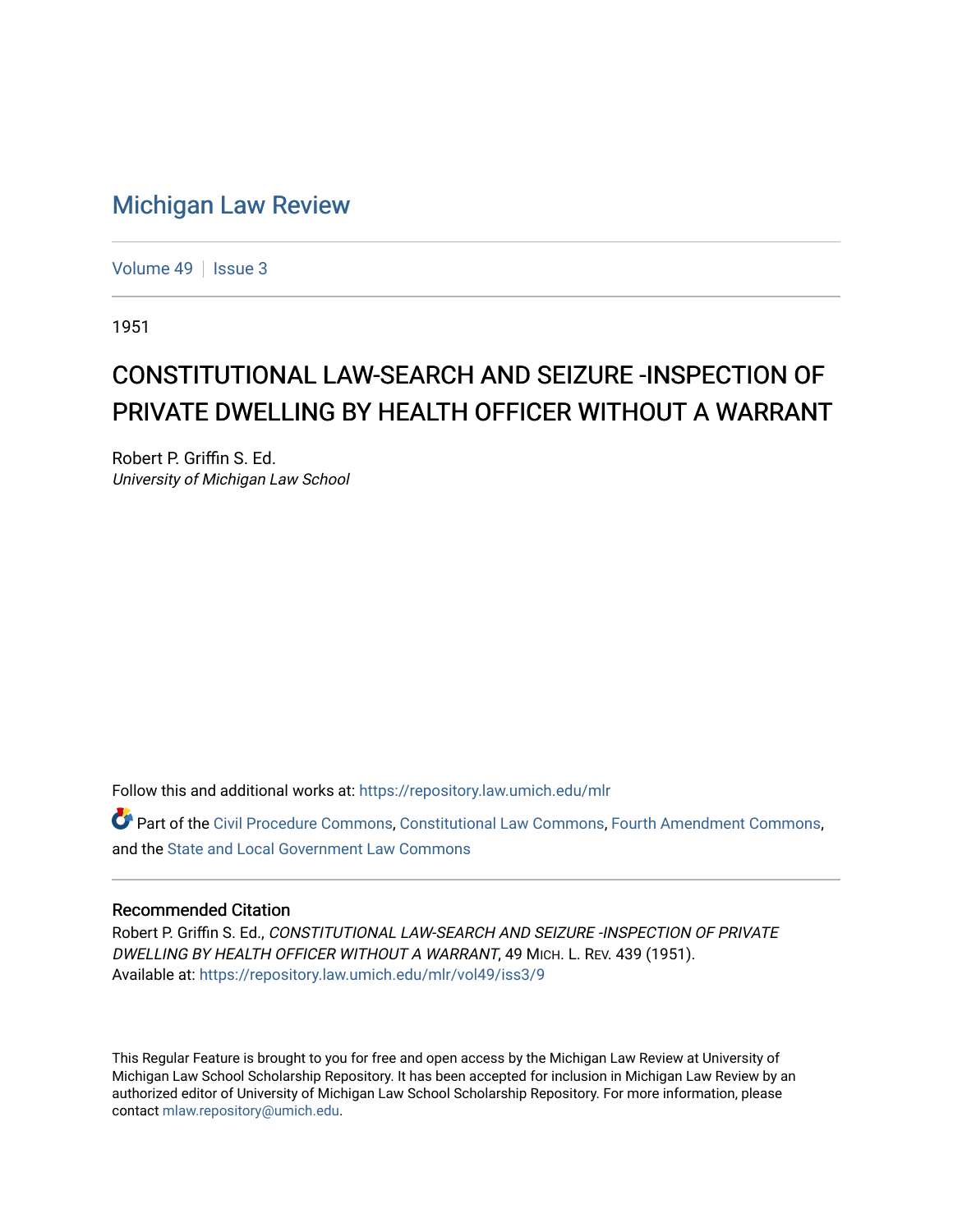CONSTITUTIONAL LAW-SEARCH AND SEIZURE-INSPECTION OF PRIVATE DWELLING BY HEALTH OFFICER WITHOUT A WARRANT-A health officer sought to enter and inspect respondent's private home without a search warrant after a neighbor complained that the premises were not "clean and wholesome" as required by a District of Columbia ordinance.<sup>1</sup> Respondent denied the officer permission to enter and refused to unlock the door, maintaining that his entry

1 Regulation promulgated by Commissioners *oE* District *oE* Columbia (April 22, 1897) pursuant to authority granted by joint resolution *oE* Congress. 27 Stat. L. 394 (1892). See principal case at 4, n. 2.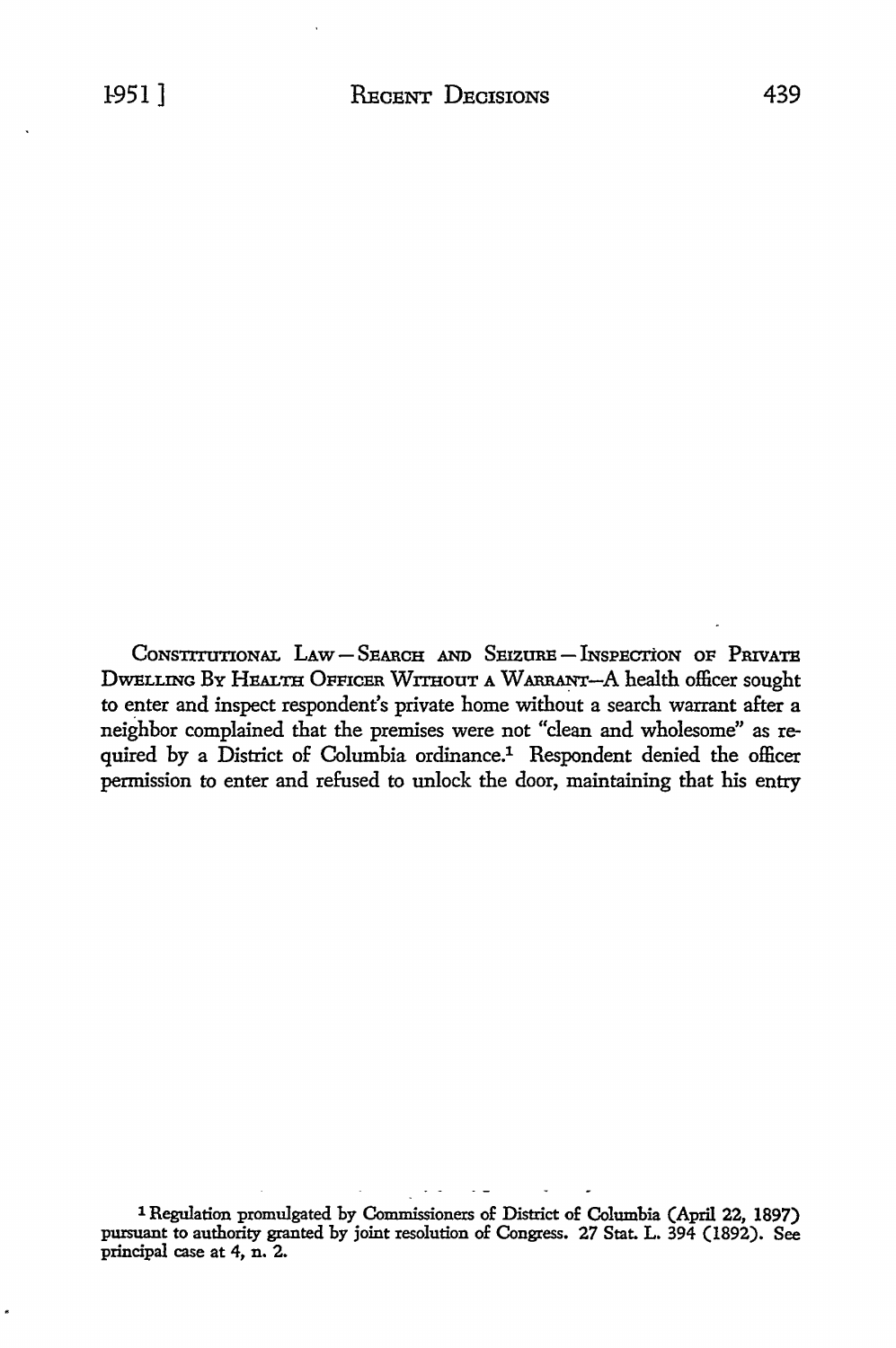would violate her constitutional rights. As a result, respondent was convicted in municipal court of violating an ordinance making it a misdemeanor to interfere with or prevent an authorized sanitation inspection.2 On appeal, reversal of the conviction by the Municipal Court of Appeals<sup>3</sup> was affirmed by the Court of Appeals for the District of Columbia4 on the ground that the constitutional guaranty against unreasonable search and seizure made the ordinance invalid as applied to respondent. On certiorari, the United States Supreme Court, *held,*  affirmed. Since a mere refusal by the occupant of a private dwelling to unlock the door does not amount to interference with or prevention of inspection within the meaning of the District ordinance, consideration of the constitutional issues is unnecessary. Two justices dissented.5 *District of Columbia v. Little,* 339 U.S. I, 70 S.Ct. 468 (1950).

The principal case leaves unanswered the question whether health and safety inspections of private dwellings may be conducted without search warrants consistent with the unreasonable search prohibition of the Fourth Amendment.<sup>6</sup> To avoid a decision on the far-reaching issue, the majority of the Court, speaking through Justice Black, was compelled to rest on a technical and somewhat tenuous ground of statutory construction which was ignored altogether by the courts below.7 The bulk of judicial opinion implementing the Fourth Amendment is concerned with the admissibility in criminal trials of evidence obtained by means of "unreasonable" search and seizure.<sup>8</sup> From a long line of decisions beginning with the *Boyd9* case and culminating in the *Johnson,10* and *Mc-Donald*<sup>11</sup> cases there has evolved the doctrine that any search without a warrant, except when incident to a lawful arrest,<sup>12</sup> is unreasonable in the absence of "ex-

<sup>2</sup>"That any person • . • interfering with or preventing any inspection authorized thereby, shall be deemed guilty of a misdemeanor, and shall, upon conviction  $\ldots$  be punished by a fine of not less than \$5 nor more than \$45." Ibid.

a Little v. District of Columbia, (D.C. Mun. App. 1948) 62 A. (2d) 874.

<sup>4</sup> District of Columbia v. Little, (D.C. Cir. 1949) 178 F. (2d) 13; 63 HARV. L. REv. 349 (1949); 23 So. CAL. L. REv. 96 (1949).

<sup>5</sup>Justices Burton and Reed considered respondent's action to be a violation of the ordinance and punishable on the ground that such an inspection without a warrant, being of "a reasonable, general, routine, accepted and important character, in the protection of public health and safety," would not contravene the Fourth Amendment. Principal case at 7.

6 The opinion of the court of appeals was the first to consider extensively the constitutional issue suggested by the principal case. District of Columbia v. Little, (D.C. Cir. 1949) 178 F. (2d) 13.<br><sup>7</sup> Principal case at 4, n. 1.

<sup>7</sup> Principal case at 4, n. 1.<br><sup>8</sup> In general see: Mezansky, ''The Battle of the Fourth Amendment,'' 20 PA. B.A.Q. 231 (1949); Doyle, "Umeasonable Search and Seizure," 37 ILL. B.J. 362 (1949); Waite, "Unreasonable Search and Research," 86 UNIV. PA. L. REV. 623 (1938).

Regarding the decided split of authority as to the admissibility in criminal trials of evidence obtained by means of illegal search, see collections of cases: 150 A.L.R. 566 (1944); 134 A.L.R. 819 (1941); 88 A.L.R. 348 (1934).

<sup>9</sup>Boyd v. United States, 116 U.S. 616, 6 S.Ct. 524 (1886).

<sup>10</sup> Johnson v. United States, 333 U.S. 10, 68 S.Ct. 367 (1948).<br><sup>11</sup> McDonald v. United States, 335 U.S. 451, 69 S.Ct. 191 (1948).

12 United States v. Rabinowitz, 339 U.S. 56, 70 S.Ct. 430 (1950); compare Trupiano v. United States, 334 U.S. 699, 68 S.Ct. 1229 (1948).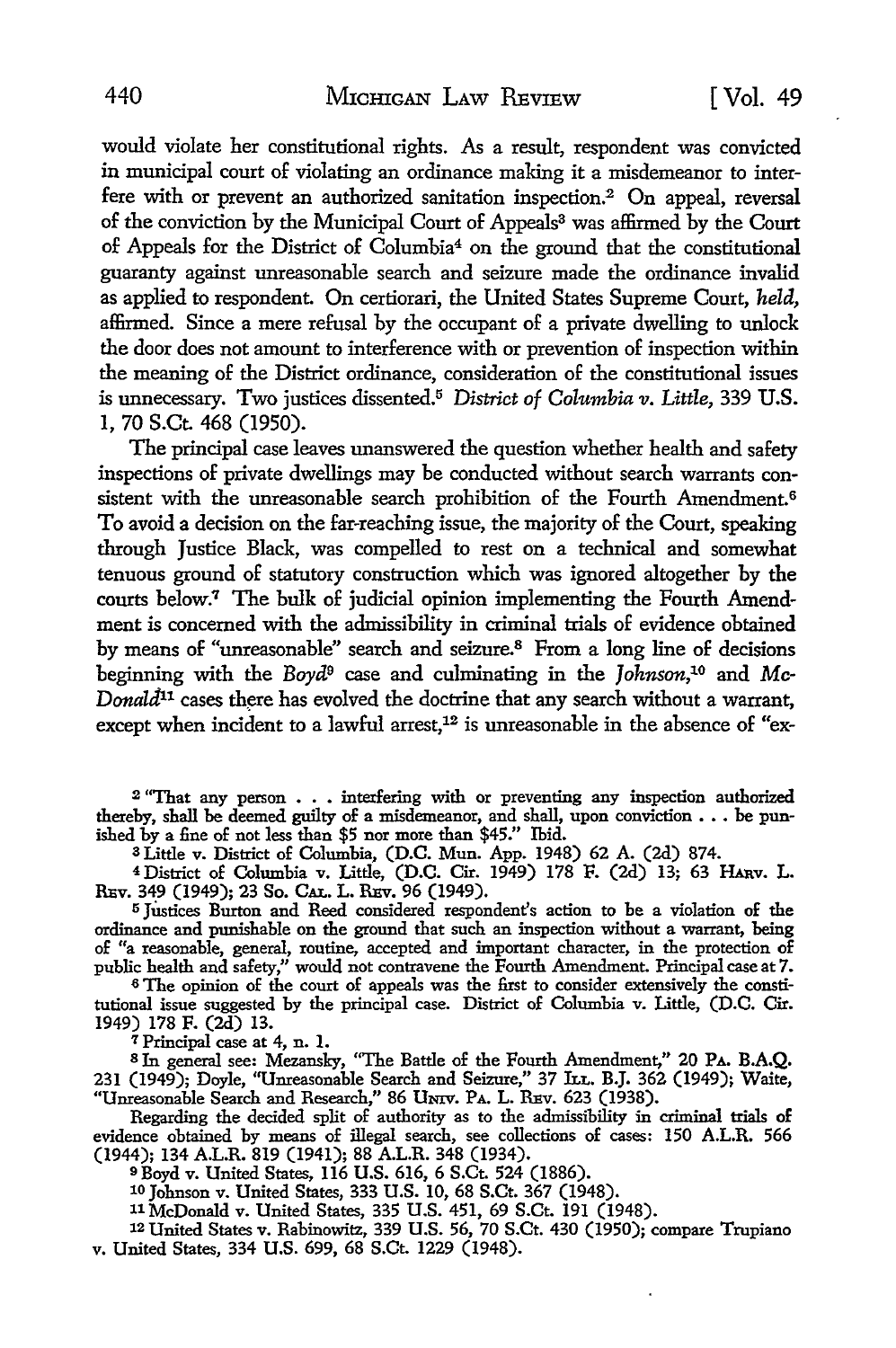ceptional circumstances." It has been often repeated, but never actually decided, that the prohibition of the Fourth Amendment does not apply where entry and inspection of private dwellings is made in connection with non-criminal proceedings.<sup>13</sup> If the Fourth Amendment merely supplements the Fifth in setting forth the privilege against self-incrimination, perhaps such a distinction is sound.<sup>14</sup> It is doubtful, however, that the protection envisaged by the framers of the Fourth Amendment was intended to be limited by the Fifth; rather it seems likely that the creation of a separate and broad right of privacy was in $t$ ended.<sup>15</sup> That such a right of privacy in the home should be protected from invasion when the purpose is to seize criminal evidence, but subordinated when only health and safety regulation is involved might seem somewhat absurd upon its face. It has been urged that inspections pursuant to local regulation are not "searches" within the meaning of the Fourth Amendment.16 Whatever the basis in semantics for such a distinction, it does not appear well-founded in light of the historical purposes of the amendment. While logical arguments support the conclusion that the Fourth Amendment circumscribes all invasions of the privacy of the home, it may be argued that the approach is unduly doctrinaire. The basic conflict is one of policy. Requiring a warrant when officers are in search of evidence of crime does not seem an unreasonable burden on criminal law enforcement. But to require a warrant for every inspection to quell unsanitary conditions and fire hazards might well render local regulation ineffectual.17 Here the privacy right appears comparatively less significant when balanced against the exigencies of the community. It has been clear since the leading case of *Hubbell v. Higgins18* that hotels and other public and quasipublic establishments may be subjected to routine inspection without a warrant. However, the decision is not persuasive authority for the applicability of a similar procedure in the inspection of private dwellings. The constitutionality of state statutes<sup>19</sup> which purport to authorize health inspections of private

13 "The Fourth Amendment was intended and is to be construed to apply only to criminal prosecutions. • • • It does not apply to inspections, if no seizure is intended." Hortzoff, J. dissenting in District of Columbia v. Little, (D.C. Cir. 1949) 178 F. (2d) 13 at 22. Cf. Camden County Beverage Co. v. Blair, (D.C. N.J. 1930) 46 F. (2d) 648; United States v. Eighteen Cases of Tuna Fish, (D.C. Va. 1925) 5 F. (2d) 979.

14 Historically, the adoption of the Fourth Amendment was probably prompted by the abusive use in colonial times of the general warrant. 2 STORY, CoMMBNTAIUEs **ON**  THE CONSTITUTION OF THE UNITED STATES §1902 (1891); 1 COOLEY, CONSTITUTIONAL LIMITATIONS 364 (1890).

115 Corporations are protected from "unreasonable search and seizure" by the Constitution despite the inapplicability of the self-incrimination clause. Silverthorne Lumber Co. v. United States, 251 U.S. 385, 40 S.Ct. 182 (1920).

16 See Mazanec v. Flannery, 176 Tenn. 125, 138 S.W. (2d) 441 (1940); State v. Armeno, 29 R.I. 431, 72 A. 216 (1909).

17 That Congress apparently did not consider a warrant necessary for sanitation inspections is perhaps demonstrated by the fact that no procedure whatever is provided in the District of Columbia for obtaining such a warrant. Cf. Mass. Gen. Laws (1932) c. 111, §131.

§131. 18 148 Iowa 36, 126 **N.W.** 914 (1910).

19 For example see Cal. Health and Safety Code (Deering 1945) §15270 et seq.; N.Y. Consol. Laws (McKinney 1943) Public Health Law, c. 45, §4 et seq.